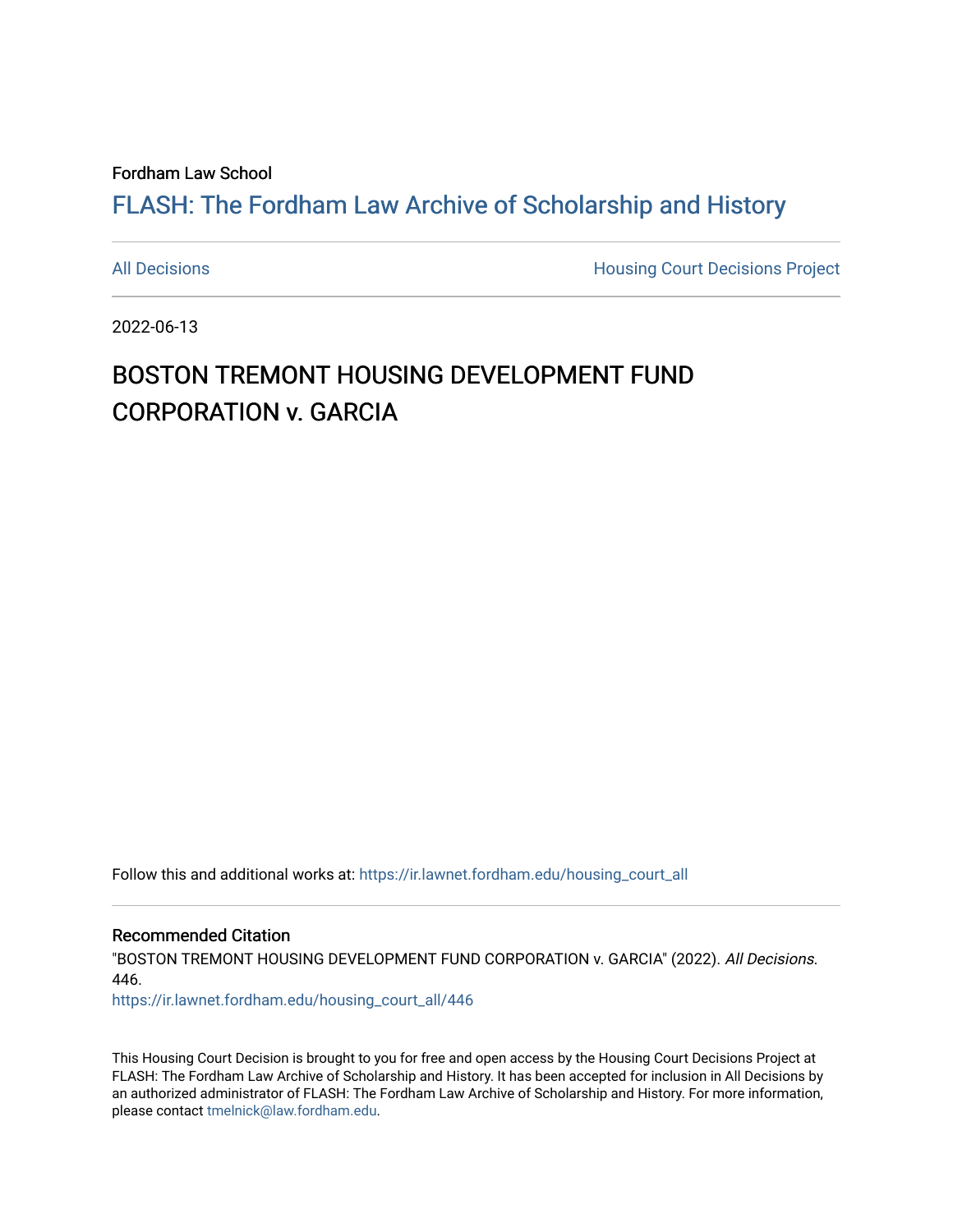NYSCEF DOC. NO. 46 **RECEIVED NYSCEF: 06/14/2022** 

CIVIL COURT OF THE CITY OF NEW YORK COUNTY OF BRONX: HOUSING PART L

BOSTON TREMONT HOUSING DEVELOPMENT FUND CORPORATION,

PETITIONER,

Index No.18120-19

- against -

CARMEN GARCIA AND JUSTO GARCIA

RESPONDENT-TENANTS,

"JOHN DOE" & "JANE DOE"

## RESPONDENT-OCCUPANTS,

PREMISES: 1016 Bronx Park S, #4C Bronx, NY 10460

-------------------------------------------------------------------x Present: Hon. David J. Bryan Judge, Housing Court

Recitation, as required by CPLR § 2219(a), of the papers considered in the review of this motion.

-------------------------------------------------------------------x

## **Papers**

| Respondent Carmen Garcia's Notice of Motion, Affirmation, Affidavits, Memo of Law, |                                |   |
|------------------------------------------------------------------------------------|--------------------------------|---|
| Exhibits                                                                           |                                | 1 |
| Respondent Justo Garcia's Notice of Motion, Affirmation, Affidavit, Memo of Law,   |                                |   |
| Exhibits                                                                           |                                | 2 |
| Petitioner's Affirmation in Opposition to Justo Garcia's Motion, Exhibits          |                                | 3 |
| Petitioner's Affirmation in Opposition to Carmen Garcia's Motion, Exhibits         |                                | 4 |
| Respondent Carmen Garcia's Affirmation in Reply, Memo of Law                       |                                | 5 |
| Respondent Justo Garcia's Affirmation in Reply, Memo of Law                        |                                | 6 |
|                                                                                    |                                |   |
| Petitioner is represented by:                                                      | Jason D. Boroff & Associates   |   |
| Respondent Carmen Garcia is represented by:                                        | Mobilization for Justice, Inc. |   |
| Respondent Justo Garcia is represented by:                                         | The Legal Aid Society          |   |
| Respondents' "John Doe" and "Jane Doe"                                             |                                |   |
| appear:                                                                            | Pro Se                         |   |
|                                                                                    |                                |   |

Upon the foregoing cited papers, the Decision and Order on this Motion is as follows:

In this residential nuisance holdover, respondent Carmen Garcia moves by notice of motion for summary judgment pursuant to CPLR §3212 to dismiss the petition. In the alternative respondent Carmen Garcia seeks leave to engage in pretrial discovery pursuant to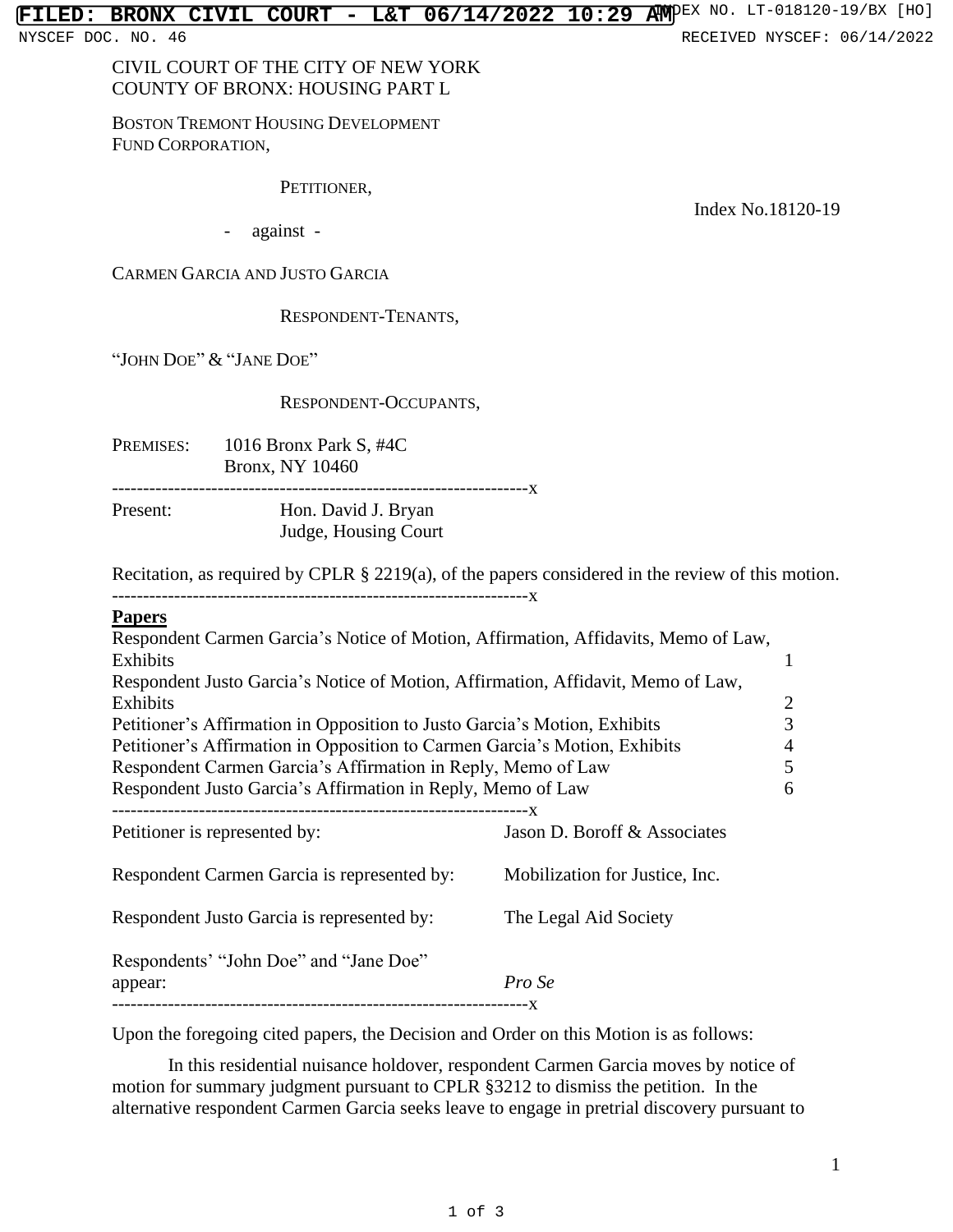CIVIL COURT OF THE CITY OF NEW YORK COUNTY OF BRONX: HOUSING PART L

CPLR §§408 and 3101, for petitioner to pay any and all costs associated with production of discovery pursuant to CPLR §3103, leave to file an amended answer pursuant to CPLR §3025(b) and such other and further relief as this Court deems just and proper. Respondent Justo Garcia moves by notice of motion to dismiss this proceeding pursuant to CPLR §3211(a)(7) and/or CPLR §3212; and in the alternative seeks to interpose an amended answer and have it deemed served and filed *nunc pro tunc* pursuant to CPLR §3025(b), leave to conduct limited discovery pursuant to CPLR §408 and/or CPLR §3101, and for such other and further relief as the Court may deem just and proper. Petitioner opposes both motions in all respects. The motions are consolidated for disposition and decided as follows.

Respondent Justo Garcia seeks dismissal of this proceeding pursuant to CPLR §3211(a)(7). On a motion to dismiss a petition for failure to state a cause of action pursuant to CPLR §3211(a)(7), the question is whether "the pleading states a cause of action, and if from its four corners factual allegations are discerned which taken together manifest any cause of action cognizable at law a motion for dismissal will fail." 12 E. 88th LLC v Fox, 72 Misc 3d 1221[A], 2021 NY Slip Op 50815[U] [Sup Ct, NY County 2021] *quoting*, Guggenheimer v Ginzburg, 43 NY2d 268, 275 [1977]. The Court must construe the pleadings liberally, accepting its factual allegations as true and affording the benefit of every possible inference to the petitioner. CPLR §3026; Leon v Martinez, 84 NY2d 83, 87-88 [1994].

To determine the adequacy of a predicate notice, the standard is one of "reasonableness in view of the attendant circumstances." 75 Monroe St. LLC v Moy, 12 Misc 3d 1175[A], 2006 NY Slip Op 51238[U] [Civ Ct, New York County 2006] *quoting*, Hughes v Lenox Hill Hosp., 226 AD2d 4 [1st Dept 1996]. An adequate predicate notice is a required condition precedent to a holdover eviction proceeding and a defective predicate notice requires dismissal. *See*, Chinatown Apts., Inc. v Chu Cho Lam, 51 NY2d 786 [1980]. While there is no absolute requirement to provide dates and times of alleged incidents in a predicate notice, failing to do so is a relevant consideration. 297 Lenox Realty Co. v Babel, 19 Misc 3d 1145[A], 2008 NY Slip Op 51168[U] [Civ Ct, Kings County 2008]. Respondents cannot reasonably be expected to frame a defense to a predicate notice that is plead in an overly broad, vague, and conclusory manner. Bruckner by the Bridge LLC v J.M., 68 Misc 3d 1206[A], 2020 NY Slip Op 50872[U] [Civ Ct, Bronx County 2020]; *See also*, Site 15 Affordable Assoc. LLC v Merkinson, 2021 NY Slip Op 32040[U] [Civ Ct, New York County  $2021$ ].<sup>1</sup>

Here, petitioner's predicate notice makes two general allegations of material noncompliance with the terms of the lease agreement. First, petitioner contends that respondents have several dogs and that their "constant barking" "since on or about May 2017" violates paragraph 23(d) of the lease and paragraph 8 of the House Rules and Regulations. Second, petitioner contends that the dogs "are causing a foul odor to emanate from your apartment" in violation of paragraph 23(d) of the lease and paragraph 8 of the House Rules and Regulations.

Both respondents assert that the notice of termination is insufficient as it lacks the specificity required to mount a defense, thereby rendering it defective and makes this proceeding ripe for dismissal. Both respondents contend that the lack of more specific allegations is required here because *assuming arguendo* that the conduct occurred, it was not respondent that committed

<sup>&</sup>lt;sup>1</sup> The court found it unreasonable to expect that a tenant can fashion a defense based on vague claims of nuisance behavior without dates/times of alleged acts, who committed the acts, and without factual allegations of where the offending behavior occurred.